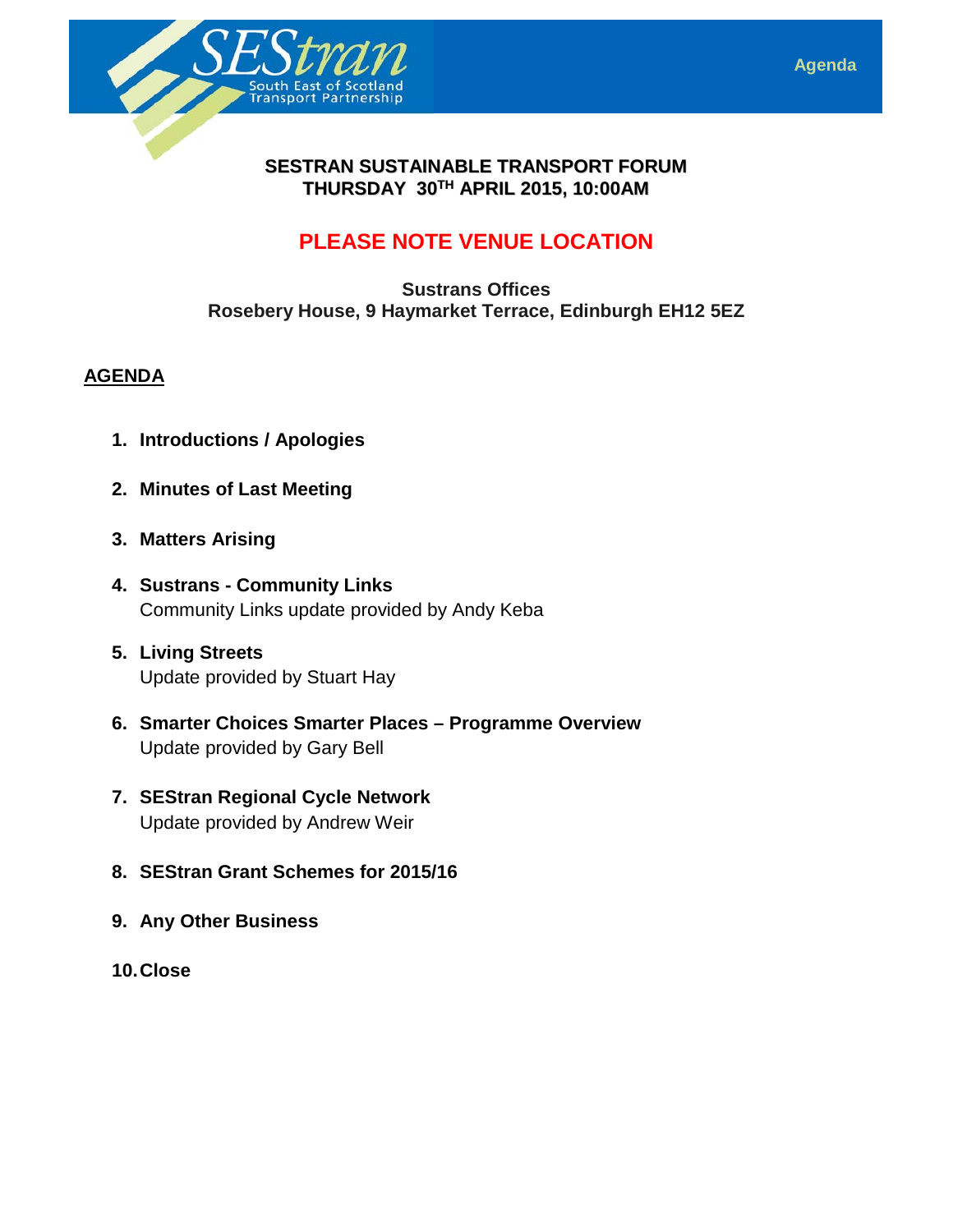

# SUSTAINABLE TRAVEL FORUM SUSTRANS, ROSEBERY HOUSE, EDINBURGH FRIDAY 10TH OCTOBER 2014, 10:00AM

#### **Present**

Sandy Scotland (Chair) Non Cllr Member SEStran Cllr Jim Bryant Midlothian Council Gary Bell Cycling Scotland Aileen Brand Sustrans Mark Craske NHS Forth Valley Chris Fallow QMU Lisa Freeman SEStran Trond Haugen **Advisor to SEStran** Andy Keba Sustrans Susan Keenyside Fife Council Fiona Lines **Cycling Scotland** Ruaridh Macflore **Bike Station** Jenny Muir Sustrans Kevin Murphey **Edinburgh Airport** Phil Nowotny **Tactran** Deborah Paton West Lothian Council Sarah Ryan SEStran Innes Shirreff Edinburgh College Emily Whitters SEStran' Paul Wilkinson **Energy Saving Trust** 

John Martin Non Cllr Member SEStran Kate Thornback Scotland's Rural College Reggie Tricker City of Edinburgh Council

## **Apologies**

Cllr Michael Veitch East Lothian Council Gillian Bathgate Midlothian Council Laura Copley **The Copley Copyright Copyright Copyright Copyright Copyright Copyright Copyright Copyright Copyright Copyright Copyright Copyright Copyright Copyright Copyright Copyright Copyright Copyright Copyright Copyrig** Pauline Donaldson Forth Valley

Cllr Donald Balsillie Clackmannanshire Council Cllr Lesley Hinds City of Edinburgh Council Cllr Adam McVey City of Edinburgh Council Charles Anderson Quality on Transport Heather Cameron Changes Community Health Project Emma Crowther University of Edinburgh Lesley Deans Clackmannanshire Council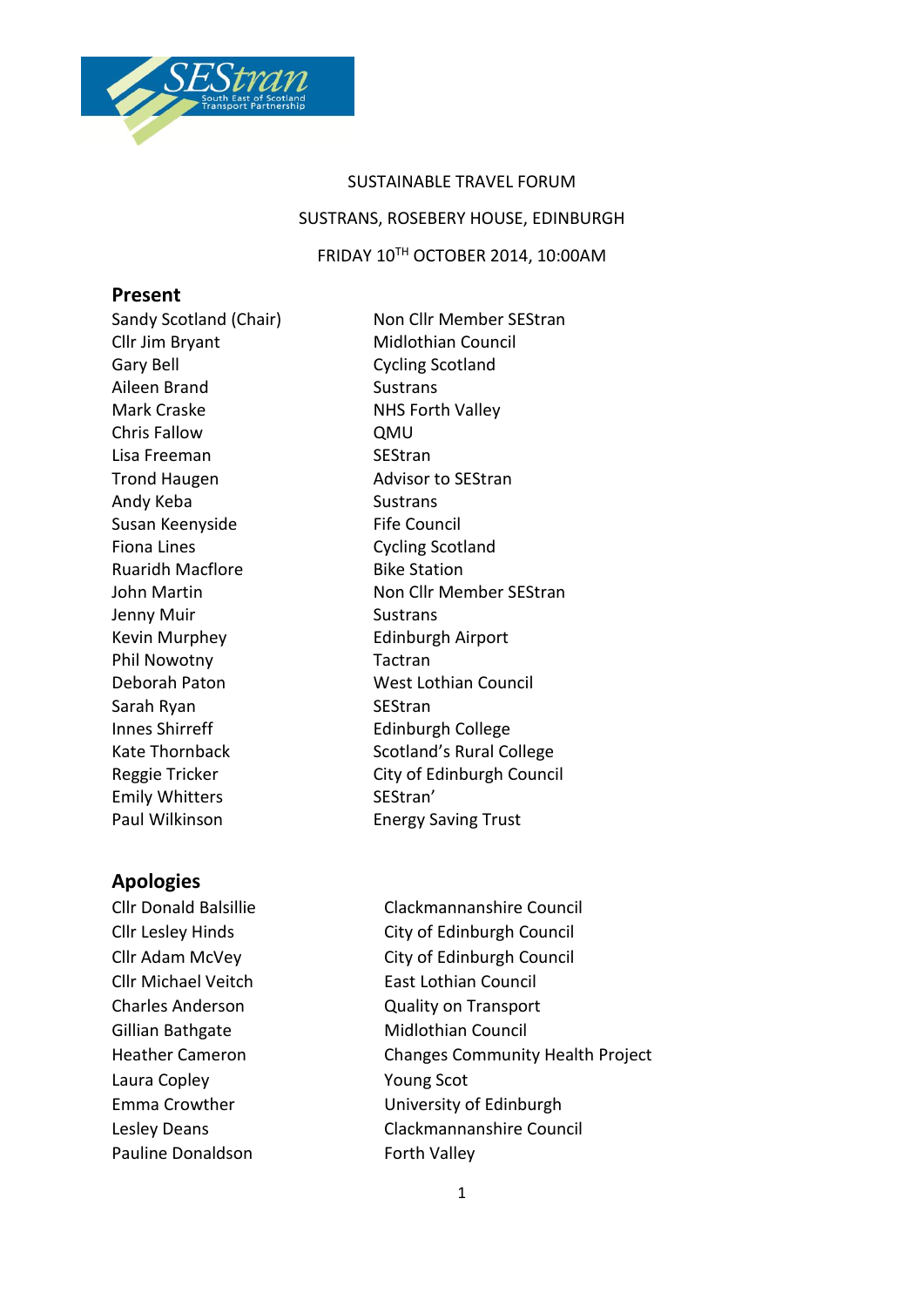| Dr William T Dove | <b>NHS Fife</b>                       |
|-------------------|---------------------------------------|
| Kate Fitzpatrick  | <b>SRUC</b>                           |
| Markus Hiemann    | <b>NHS National Services Scotland</b> |
| Keith Irving      | <b>Cycling Scotland</b>               |
| John Jack         | Non Cllr Member SEStran               |
| Dave Kinnaird     | Tripshare                             |
| Cecilia Oram      | <b>Sustrans Scotland</b>              |
| Jamie Pearson     | <b>Edinburgh Napier University</b>    |
| Lynne Slavin      | <b>Falkirk Council</b>                |
| Tom Steele        | <b>NHS Forth Valley</b>               |
| Adam Watson       | <b>Falkirk Council</b>                |

| <b>Ref</b>              |                                                                                                               | <b>Actions</b> |
|-------------------------|---------------------------------------------------------------------------------------------------------------|----------------|
| $\mathbf{1}$            | <b>Introductions/Apologies</b>                                                                                |                |
|                         | Mr Scotland conducted a round table introduction and apologies                                                |                |
|                         | were noted as above.                                                                                          |                |
| $\overline{2}$          | <b>Minutes of Last Meeting</b>                                                                                |                |
|                         | The minutes of the last meeting on 14 <sup>th</sup> April 2014 were approved.                                 |                |
| $\overline{\mathbf{3}}$ | <b>Matters Arising</b>                                                                                        |                |
|                         | There were no matters arising from the previous minutes.                                                      |                |
| 4                       | <b>Sustrans Welcome and Update</b>                                                                            |                |
| 4.1                     | <b>Community Links Update, Andy Keba</b>                                                                      |                |
|                         | Mr Keba gave a brief recap of the community links project.                                                    |                |
|                         | There is £15m worth of projects on the go this year within<br>$\bullet$                                       |                |
|                         | the SEStran area which is match funded.                                                                       |                |
|                         | Fife and West Lothian were very successful in terms of the<br>$\bullet$                                       |                |
|                         | funding received and both have ongoing projects.                                                              |                |
|                         | Projects in the Borders based around the borders railway<br>$\bullet$<br>are ongoing.                         |                |
|                         | Traditional community links projects such as pavement<br>$\bullet$<br>widening are ongoing in Midlothian.     |                |
|                         | Clackmannanshire are expanding the Devon way.<br>$\bullet$                                                    |                |
|                         | Fife has 2 large projects based around Dunfermline and<br>$\bullet$                                           |                |
|                         | Glenrothes trying to improve links and make behaviour<br>changes.                                             |                |
|                         | There is an upcoming forum to discuss best practice and<br>$\bullet$<br>lessons learnt with project partners. |                |
|                         | Sustrans are now looking forward to the next round of                                                         |                |
|                         | funding which will open up soon and are prospecting for<br>new projects.                                      |                |
|                         | Mr Scotland emphasised that bids are welcome from organisations                                               |                |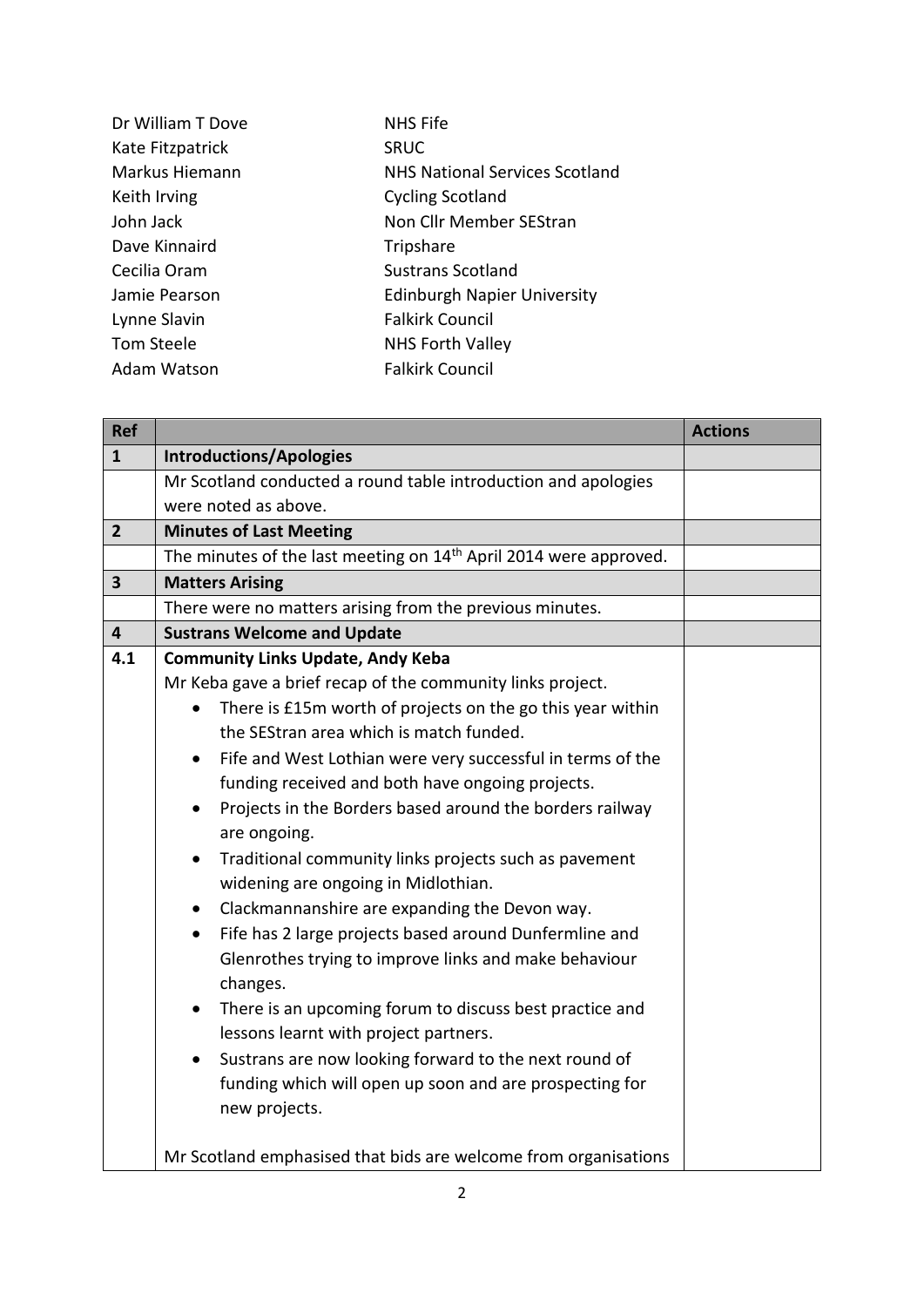|                | other than local authorities although they must be a statutory          |  |
|----------------|-------------------------------------------------------------------------|--|
|                | organisation.                                                           |  |
|                | Ms Paton noted that local authority bids can be strengthened if         |  |
|                | they can show that they have consulted with local community             |  |
|                | organisations.                                                          |  |
|                |                                                                         |  |
|                |                                                                         |  |
|                | Jenny Muir, Workplaces Network                                          |  |
|                | Ms Muir gave an update on the Workplaces Network.                       |  |
|                | This is currently being set up by Sustrans, following on from           |  |
| 4.2            | the legacy cycle parking in 2014.                                       |  |
|                | The aim is to help promote active travel and usage of the               |  |
|                | cycle racks already implemented and then getting                        |  |
|                | sustainable transport of organisation's agendas.                        |  |
|                | Sustrans are partnered with Cycling Scotland for this and<br>$\bullet$  |  |
|                | plan to cross promote projects and awards to support one                |  |
|                | another.                                                                |  |
|                |                                                                         |  |
|                | The workplaces network will be launched later this year and             |  |
|                | will be communicated out through Sustrans comms                         |  |
|                | channels such as newsletters and social media.                          |  |
|                |                                                                         |  |
| 5 <sup>1</sup> | Tripshare SEStran - Regional Car Share Update                           |  |
| 5.1            | Mr Kinnaird was unable to attend and therefore Mrs Freeman              |  |
|                |                                                                         |  |
|                | instead gave an update as follows on the SEStran tripshare scheme:      |  |
|                |                                                                         |  |
|                | Currently 7800 people signed on to the system                           |  |
|                | There has been a recent successful promotional push at<br>$\bullet$     |  |
|                | Edinburgh University to get students to sign on to the                  |  |
|                | scheme during liftshare week 06/10/14                                   |  |
|                | SEStran have been promoting Tripshare to businesses                     |  |
|                | through the Chamber of Commerce magazine to encourage                   |  |
|                | organisations to sign up and promote liftshare to their staff.          |  |
|                | Edinburgh University was highlighted as very successful in<br>$\bullet$ |  |
|                | integrating their car sharing group with their existing permit          |  |
|                | scheme and currently have just over 1000 members.                       |  |
|                |                                                                         |  |
|                |                                                                         |  |
|                | Several members of the group commented that their organisations         |  |
|                | have set up liftshare schemes as follows:                               |  |
|                | Edinburgh College started a scheme in August which has                  |  |
|                | been very successful                                                    |  |
|                | NHS Forth Valley have built their own liftshare scheme and              |  |
|                | currently have around 500 car sharers.                                  |  |
|                | SRUC have recently launched a tripshare scheme including<br>$\bullet$   |  |
|                | 10 dedicated car sharing spaces.                                        |  |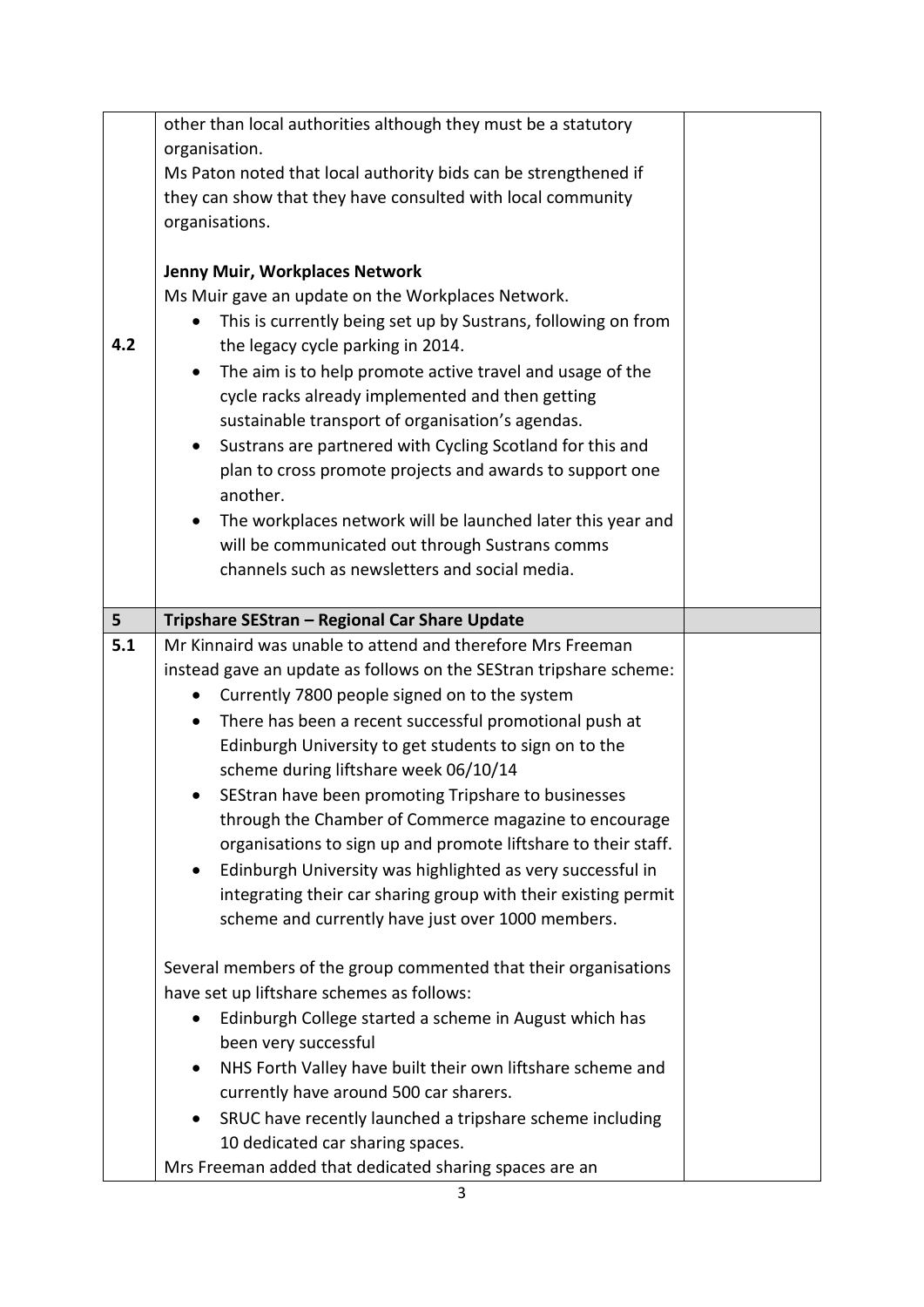|                | important incentive for liftshare schemes however they must be in                                                                                                                                                                                                                                                                                                                                                                                                                                                                                                                                                                                                                                                                                                                                                                                                                                                                                                                                                                                                                                                                                                                                                                                                                                 |  |
|----------------|---------------------------------------------------------------------------------------------------------------------------------------------------------------------------------------------------------------------------------------------------------------------------------------------------------------------------------------------------------------------------------------------------------------------------------------------------------------------------------------------------------------------------------------------------------------------------------------------------------------------------------------------------------------------------------------------------------------------------------------------------------------------------------------------------------------------------------------------------------------------------------------------------------------------------------------------------------------------------------------------------------------------------------------------------------------------------------------------------------------------------------------------------------------------------------------------------------------------------------------------------------------------------------------------------|--|
|                | a desirable location and well advertised to be successful.                                                                                                                                                                                                                                                                                                                                                                                                                                                                                                                                                                                                                                                                                                                                                                                                                                                                                                                                                                                                                                                                                                                                                                                                                                        |  |
|                |                                                                                                                                                                                                                                                                                                                                                                                                                                                                                                                                                                                                                                                                                                                                                                                                                                                                                                                                                                                                                                                                                                                                                                                                                                                                                                   |  |
| 5.2            | <b>Sustainable Travel Facilities at Rail Stations</b><br>Mr Scotland raised the issue of sustainable travel facilities at rail<br>stations following the announcement of the new Scotrail franchise.<br>The group felt positive that Abellio would take opportunities to<br>develop cycling schemes but noted that it was imperative to<br>engage in discussions between cycling groups and the rail group to<br>ensure that any schemes created are for optimal benefit.<br>Mr Tricker suggested that car sharing could play a role at rail<br>stations with dedicated spaces for sharing. Mr Haugen noted that<br>the £30 million Scottish Station Fund is available for station<br>improvements until 2019 with the key criteria being the benefit of<br>the rail passenger which could include sustainable travel facilities.                                                                                                                                                                                                                                                                                                                                                                                                                                                                 |  |
| $6\phantom{1}$ | City of Edinburgh Council - Marketing Sustainable Transport                                                                                                                                                                                                                                                                                                                                                                                                                                                                                                                                                                                                                                                                                                                                                                                                                                                                                                                                                                                                                                                                                                                                                                                                                                       |  |
|                | Mr Tricker gave a presentation on the marketing of sustainable<br>transport work that City of Edinburgh council (CEC) have carried<br>out with European funding.<br>It was clear from the research conducted that branding<br>cycling as a fun activity could make it appealing to new<br>cyclists. The group observed that there had been a<br>relatively slow uptake of cycling in Edinburgh perhaps due<br>to a lack of a cycling tradition in the city.<br>It is intended that walking and cycling be included in the<br>recently established Transport for Edinburgh brand. Ms<br>Brand suggested in the meantime current resources such as<br>cycle and walking maps could be available in the transport<br>shops as a stop gap measure.<br>CEC will be setting up 3 new active travel forums including a<br>walking forum, a cycling forum and a combined active travel<br>forum all of which they are currently recruiting for.<br>The next stage will be the updating of cycle maps, network<br>٠<br>naming and route information, identification of marketing<br>opportunities on routes and implementation of route based<br>marketing and market testing.<br>Mr Scotland commented that destination based signage has<br>proved very successful previously. Ms Paton enquired whether |  |